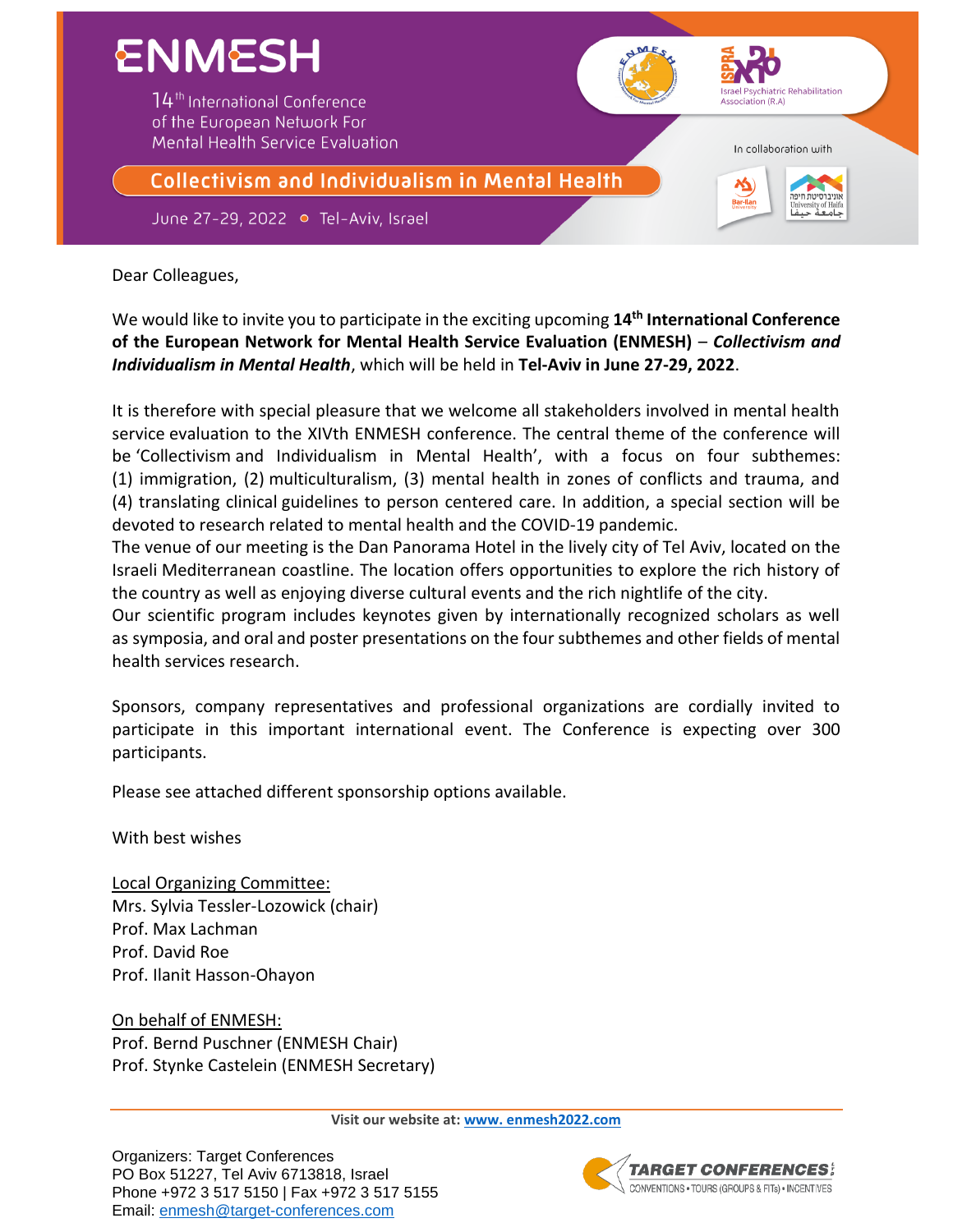

# **SPONSORSHIP OPTIONS**

## **GOLD SPONSOR: EUR 10,000**

The fee for a Gold Sponsor includes:

- Company logo and acknowledgement as Gold Sponsor in the Conference Program
- Company logo and acknowledgement as Gold Sponsor on the Conference website
- 2 complimentary passes to attend the Conference

#### **SILVER SPONSOR: EUR 7,500**

The fee for a Silver Sponsor is from includes:

- Company logo and acknowledgement as Silver Sponsor in the Conference Program
- Company logo and acknowledgement as Silver Sponsor on Conference website
- 1 complimentary pass to attend the Conference

#### **BRONZE SPONSOR: EUR 5,000**

The fee for a Bronze Sponsor includes:

- Company logo and acknowledgement as Bronze Sponsor in the Conference Program
- Company logo and acknowledgement as Bronze Sponsor on the Conference website

#### **ON-SITE PROGRAM BOOK: EUR 2,000**

The following rights will be granted to the Sponsor of this category:

- Acknowledgement including company logo on the program indicating that they are 'program sponsor'
- Company logo and link to the Sponsor´s website will be placed on the Conference website as Sponsor

## **LANYARDS: EUR 2,000**

The following rights will be granted to the Sponsor of this category:

- Company logo to be included on the participant lanyard
- Inclusion of company logo on the Conference website and final program book

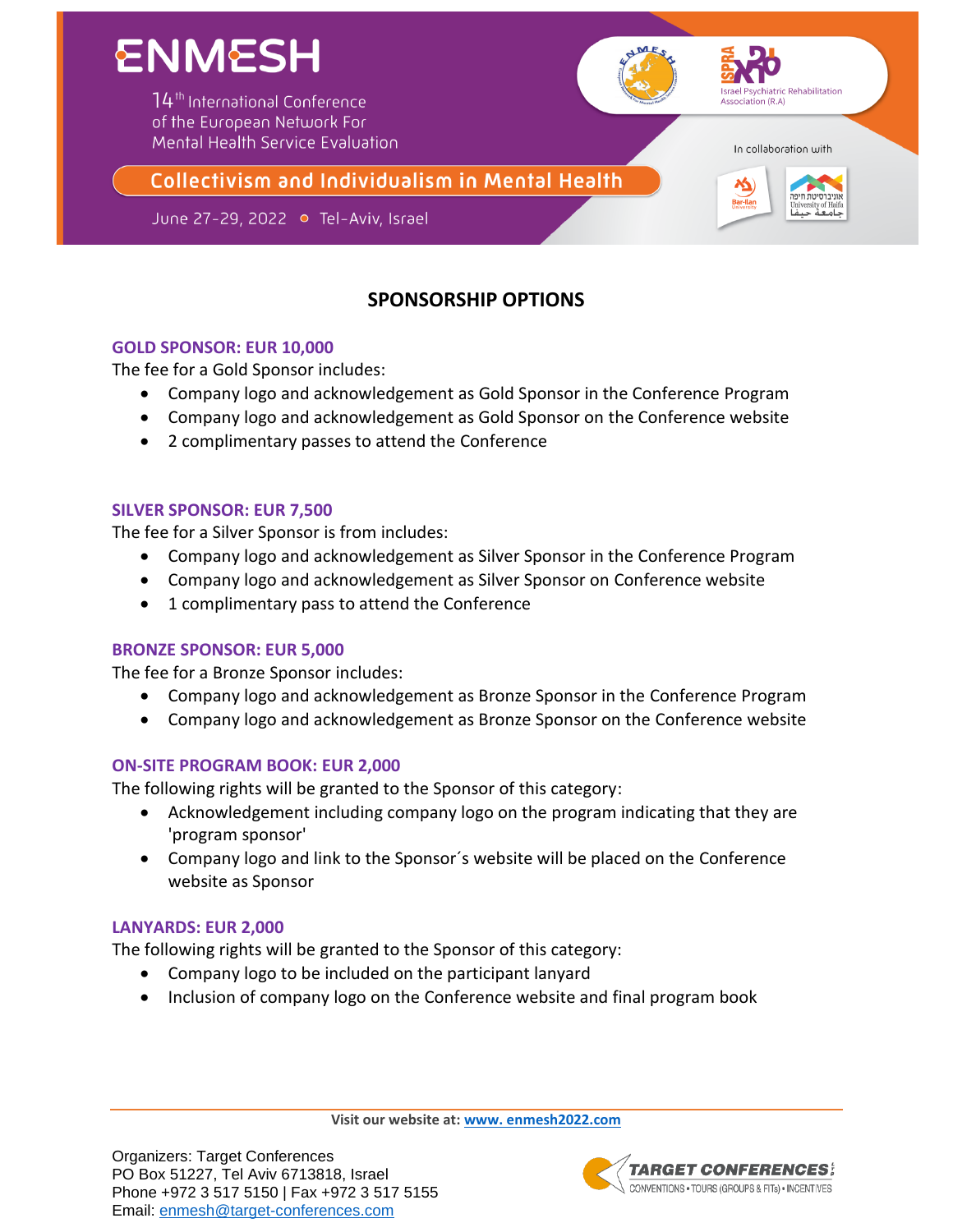

## **BAGS: EUR 2,000**

The following rights will be granted to the Sponsor of this category:

- Inclusion of company logo on the bags
- One piece of promotional literature in the bag
- Inclusion of company logo on the Conference website and final program book

## **CONFERENCE APP: EUR 3,500**

The Conference App engages attendees with personalized planning tools and real-time event updates. The App includes the scientific program, abstracts, speaker info, participant lists, and a personalized scheduler.

The following rights will be granted to the Sponsor of this category:

- Logo to be included on the homepage of the app as 'sponsor of the app'
- Inclusion of company logo on the Conference website and final program book

## **SCREENSAVER IN MEETING HALL: EUR 2,000**

The following rights will be granted to the Sponsor of this category:

- Promotional slide will be displayed during the meeting breaks in the Plenary Hall
- Inclusion of company logo on the Conference website and final program book

## **ADVERT IN PROGRAM BOOK: EUR 1,000**

The following rights will be granted to the Sponsor of this category:

- 1-page advert inside the program book
- Inclusion of company logo on each page of the Conference website
- Inclusion of company logo in the final program book

## **INSERT INTO BAGS: EUR 1,000**

The following rights will be granted:

- Inclusion of company logo on the Conference website and final program book
- 1 Insert into participant bags / on chairs in the Meeting hall

## **SPONSOR OF A POSTER SESSION: EUR 4,000**

Exclusive Sponsorship of one of the poster sessions.

**Visit our website at: [www. enmesh2022.com](http://www.enmesh2022.com/)**